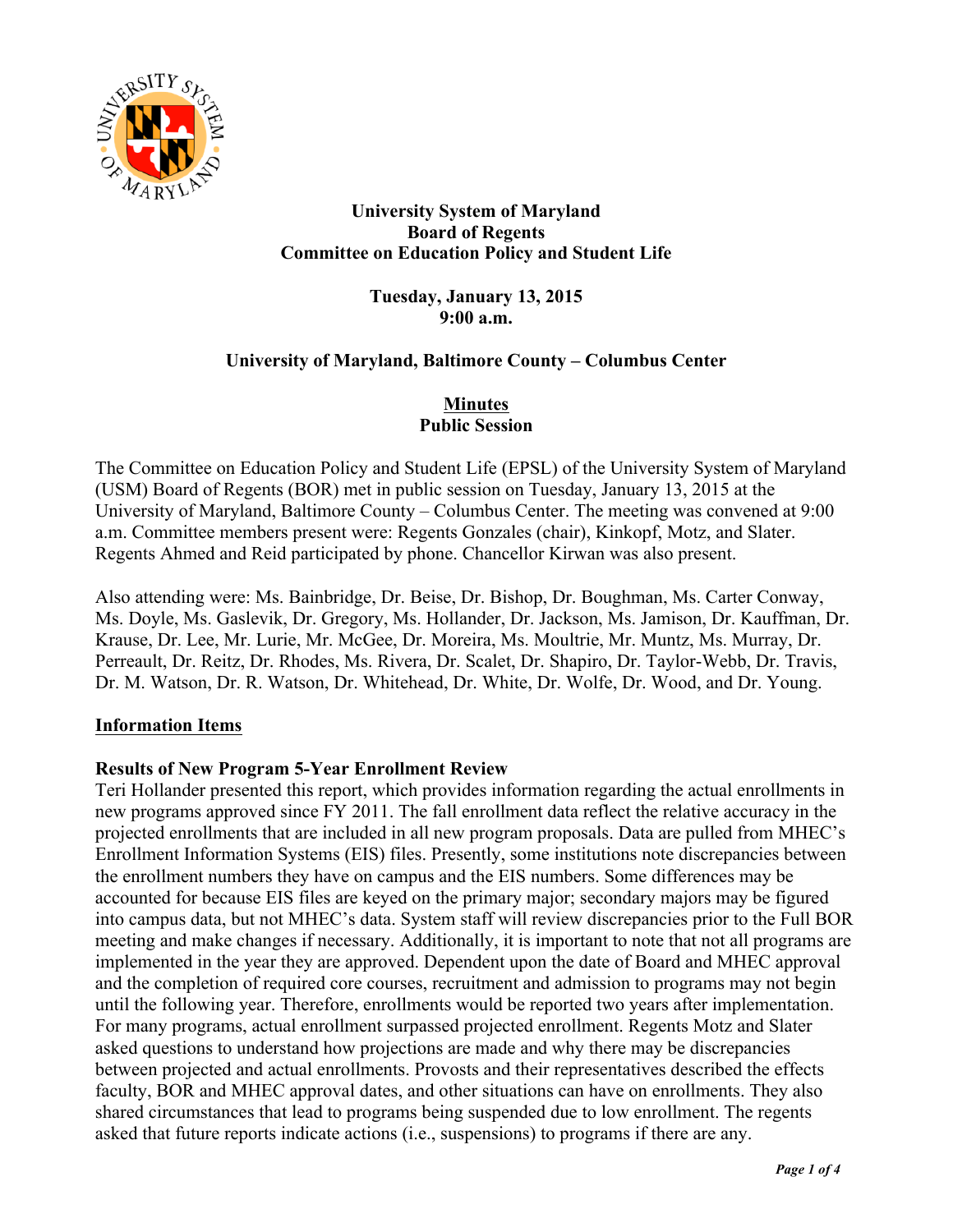## **Results of Periodic (7-Year) Reviews of Academic Programs**

Existing academic programs are required to submit a report every seven years. Each USM institution follows a review process that was approved previously by the Regents. The report includes information on enrollments and degrees awarded, internal and external reviews, and institutional recommendations and actions. Drafts of each report are reviewed by staff in the USM Office of the Senior Vice Chancellor for Academic Affairs and comments are shared with the institutions for appropriate action prior to final submission to the Chancellor. Institutional action plans are decided upon primarily by the provost or dean. The table provides examples of the kinds of issues that departments face and institutional plans to ensure program quality and efficiency. Dr. Joann Boughman, Senior Vice Chancellor for Academic Affairs, highlighted several reviews from different institutions. In response to questions from the regents, institutional officials described the standards for the selection of reviewers and the standardized guidelines by which reviewers review programs.

#### **External Funding Report**

Dr. Joann Boughman presented this report, which provides information on extramural awards received by USM institutions in support of specific initiatives in research, education, or service in FY 2014. In addition to detailed information by institution and funding source for FY 2013 and FY 2014, the report also provides five years of summary data by institution for comparison purposes. In FY 2014, the System received \$1,192,855,786.22 in extramural funding, a 0.5% increase from the FY 2013 total of \$1,187,399,099.20. UMB and UMCP garnered the largest extramural funding totals among System institutions. FSU, SU, UMB, UMCES, and UMCP obtained higher levels of extramural funding than in FY 2013. As a result of the discussion at the Board of Regents retreat, the System will begin regularly convening the institutions' key research administrators to enhance ways that we might collaborate among institutions to take advantage of our complementary strengths. We will look at ways to enhance research at ALL levels of our institutions, with some new focus on innovative ways to include undergraduates and traditional teaching faculty in these initiatives.

## **Representation at Student Conduct Hearings**

The issue of representation at student conduct hearings is under discussion in many contexts. Dr. Joann Boughman provided an update on our institutional policies, and USM Student Council President Zachary McGee shared the USMSC's resolution, which encourages the inclusion of trained students in student sexual misconduct hearings. Regents were generally supportive of the USMSC's resolution, and select VPs for Student Affairs shared the many benefits of the participation of trained students on student conduct hearing boards. Regent Kinkopf recommended that the USMSC explore the degree to which victims' groups agree with the participation of students in student sexual misconduct proceedings. All campuses appropriately have the Title IX Coordinator as the responsible leader of the process in cases of purported sexual misconduct. Although institutions' procedures differ, in most cases throughout the System, attorneys are allowed to be included (but not as a presenter or active counsel) in the adjudication processes in sexual misconduct and other student conduct cases. Regent Gonzales would like to have further discussions about the differences across the System.

## **Action Items**

#### **New Academic Program Proposals**

## **Frostburg State University: Bachelor of Science in Adventure Sports Management**

Drs. Randall Rhodes and Robert Kauffman presented this program proposal to the Committee. FSU currently offers a B.S. in Recreation and Parks Management with a concentration in Adventure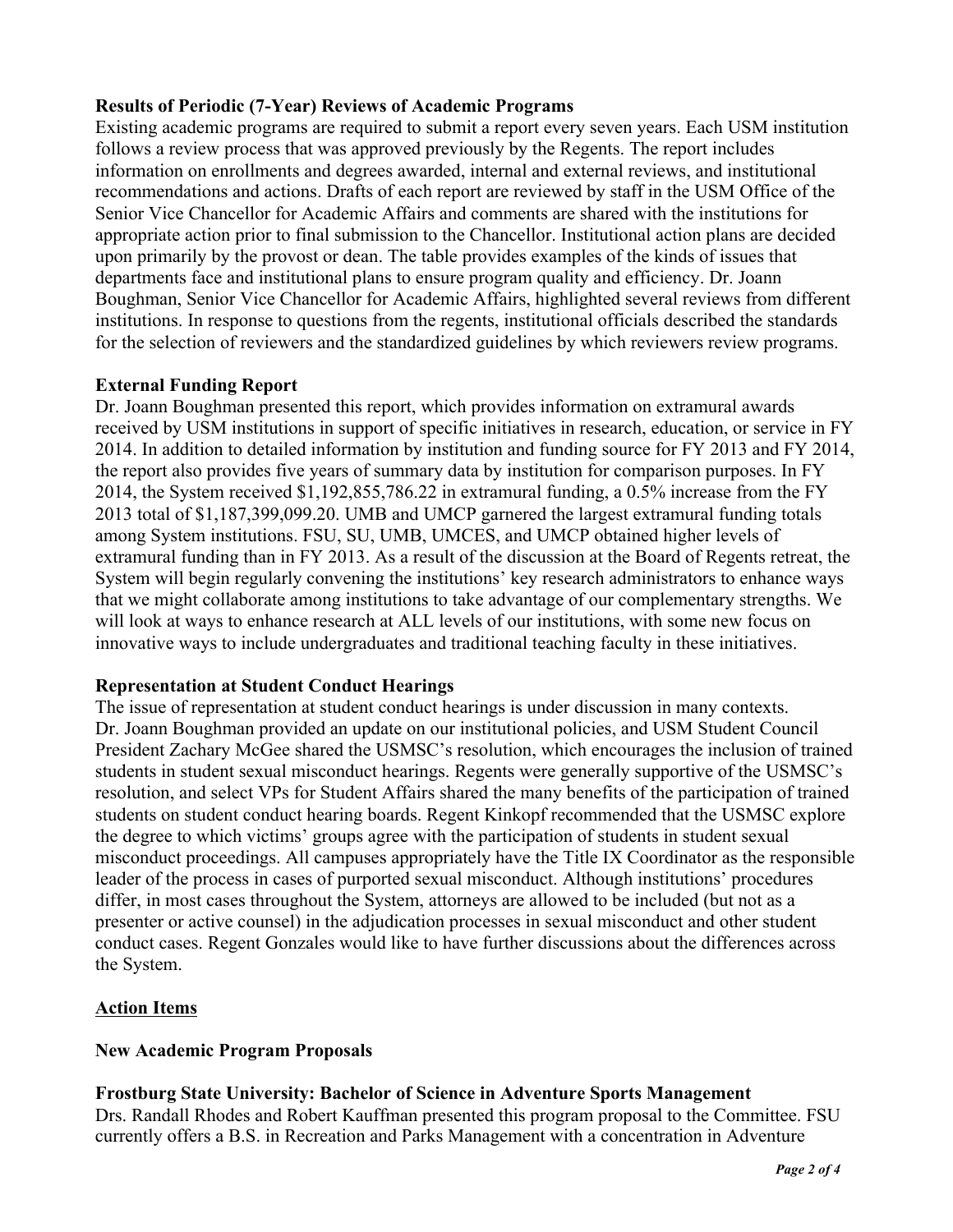Sports Management. The proposed degree is the logical extension of the existing university collaboration with the Garrett College Associate of Applied Science (AAS) in "Adventuresports" program. The proposal to extend the concentration to a new degree program stems from the need to respond to changing markets and industry demands and to correct a situation where over 60% of Garrett College "Adventuresports" graduates transfer to schools other than Frostburg for a bachelor's degree. The proposed major in Adventure Sports Management strengthens the collaboration and provides students with a more marketable degree. A recent study shows that students in Garrett's Adventuresports program prefer and seek a B.S. degree in Adventure Sports over the B.S. in Recreation and Parks Management currently offered. The proposed degree will be established as a "2+2" program with Garrett College and provides students with "reverse transfer" and housing options. The B.S. in Recreation and Parks Management will still exist, because the programs address different markets, but the Adventure Sports Management program would be able to meet students' more specific needs.

The Chancellor recommends that the Committee on Education Policy and Student Life recommend that the Board of Regents approve the proposal from Frostburg State University for the Bachelor of Science in Adventure Sports Management. The motion was moved by Regent Slater, seconded by Regent Motz, and unanimously approved.

#### **University of Baltimore: Bachelor of Arts in Philosophy, Society and Applied Ethics**

Drs. Wood and Scalet presented this program proposal to the Committee. UB is proposing an interdisciplinary program that combines theory and practice and includes a core in philosophy and requirements in one of five tracks that are well suited for a variety of careers: 1) Student-Designed; 2) Philosophy and Public Policy; 3) Philosophy, Economics, and Business; 4) Philosophy, Sustainability, and the Environment; and 5) Applied Ethics and Professional Life. The program will educate and develop individuals with unique skills in critical thinking and analysis designed to apply across many professional pursuits. In addition to the core and track courses, students will be required to fulfill two experiential learning components – Curricular and Co-curricular. If approved, the program will also seek to provide students with opportunities to pursue an accelerated combined degree program in the Juris Doctor (3/3) and the M.A. in Legal and Ethical Studies (3/2). Although there are several traditional philosophy programs offered by other Maryland institutions, there are no interdisciplinary undergraduate philosophy programs. Regent Slater expressed concern because the institution does not anticipate a large increase in enrollment. The presenters described the research that went into the development of the program, the need for a strong institution of higher education to have a philosophy degree, many benefits of the program due to more focused, interdisciplinary courses, and the demand for the program by students already affiliated with a philosophy club at the University.

The Chancellor recommends that the Committee on Education Policy and Student Life recommend that the Board of Regents approve the proposal from University of Baltimore for the Bachelor of Arts in Philosophy, Society and Applied Ethics. The motion was moved by Regent Reid, seconded by Regent Ahmed, and unanimously approved.

#### **UMUC: Master of Science in Cloud Computing Architecture**

Drs. Krause, Marcia Watson, and Rudy Watson presented this proposal to the Committee. The proposed Master of Science in Cloud Computing Architecture satisfies an increasing need for professionals with cloud-based computing skills. With the unique threats posed to data security by the increase in use of cloud-based solutions, having a workforce prepared to address these threats is critical. The proposed program, with focus on design and implementation, will prepare students to have broad, high-level knowledge and skill sets from multiple disciplines, while facilitating a deep